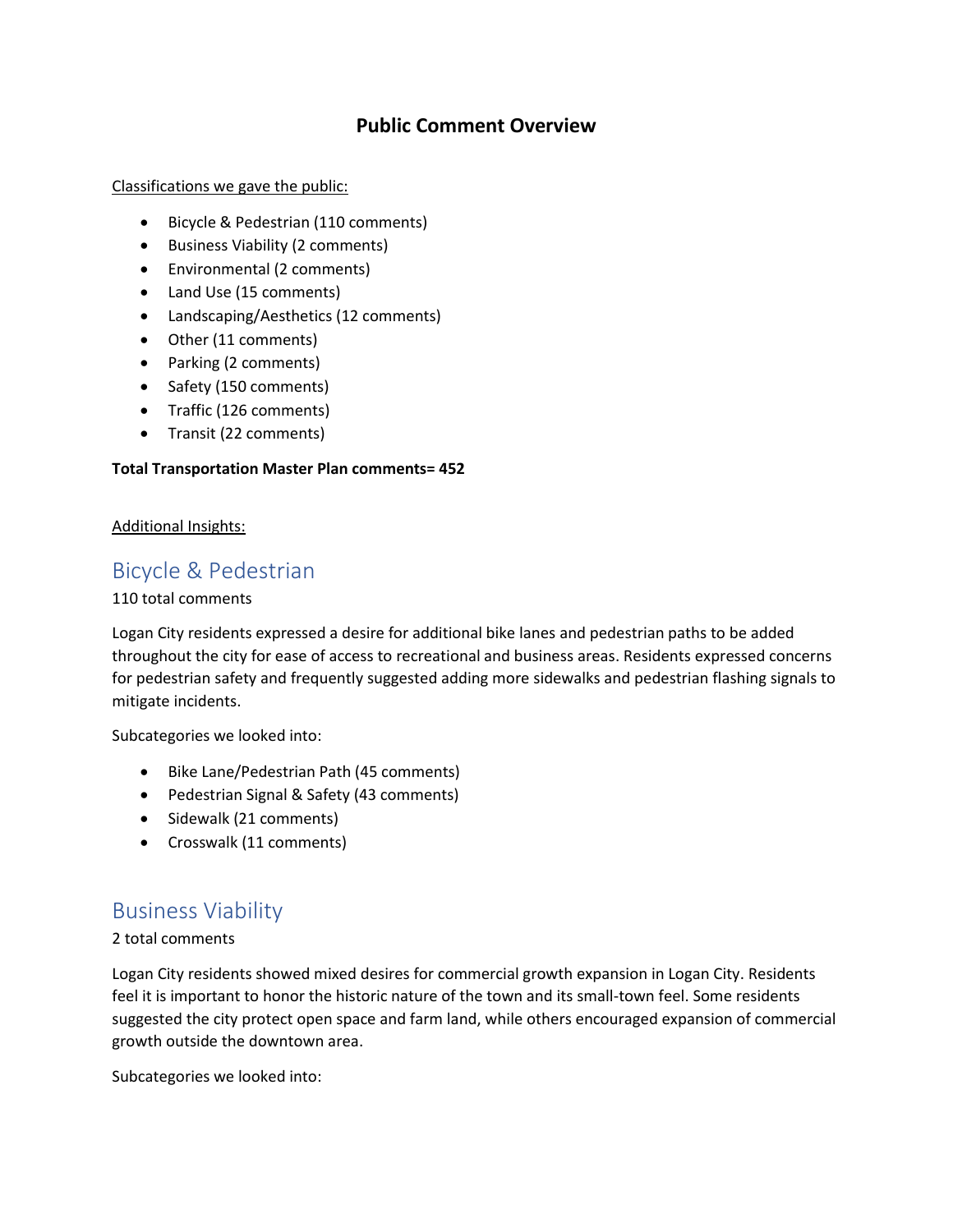- Historical & Small-Town (6 comments)
- Land Use (13 comments)

## Environmental

### 2 total comments

Logan City residents expressed concern over the negative impact construction activities could have on the vegetation and wildlife in the nature parks of Logan. Residents also discussed landscaping and its positive and negative affects on Logan's aesthetics.

Subcategories we looked into:

• Landscaping/Aesthetics (15, included mentions of trees limiting visibility)

## Land Use

### 15 total comments

Logan City residents gave suggestions on how they felt Logan should utilize land and zoning. Some residents suggested the city protect open space and farm land, while others encouraged expansion of commercial growth outside the downtown area. Residents also discussed putting in additional housing units, building a new library, and moving the airport to build roads in its current location.

Subcategories we looked into:

- Business Viability (2 comments)
- Land Use (13 comments)

# Landscaping/Aesthetics

12 total comments

Logan City residents expressed a desire to beautify the city through art and landscaping. Residents identified areas in need of additional landscape maintenance and expressed desire for additional landscaped traffic medians. Residents encouraged the use of local artists to paint walls and preserve historic storefronts, and suggested the painted bulls be brought back to boost creativity and community morale.

The project team identified 15 comments related to landscaping and aesthetics in their comment analysis.

# **Other**

11 total comments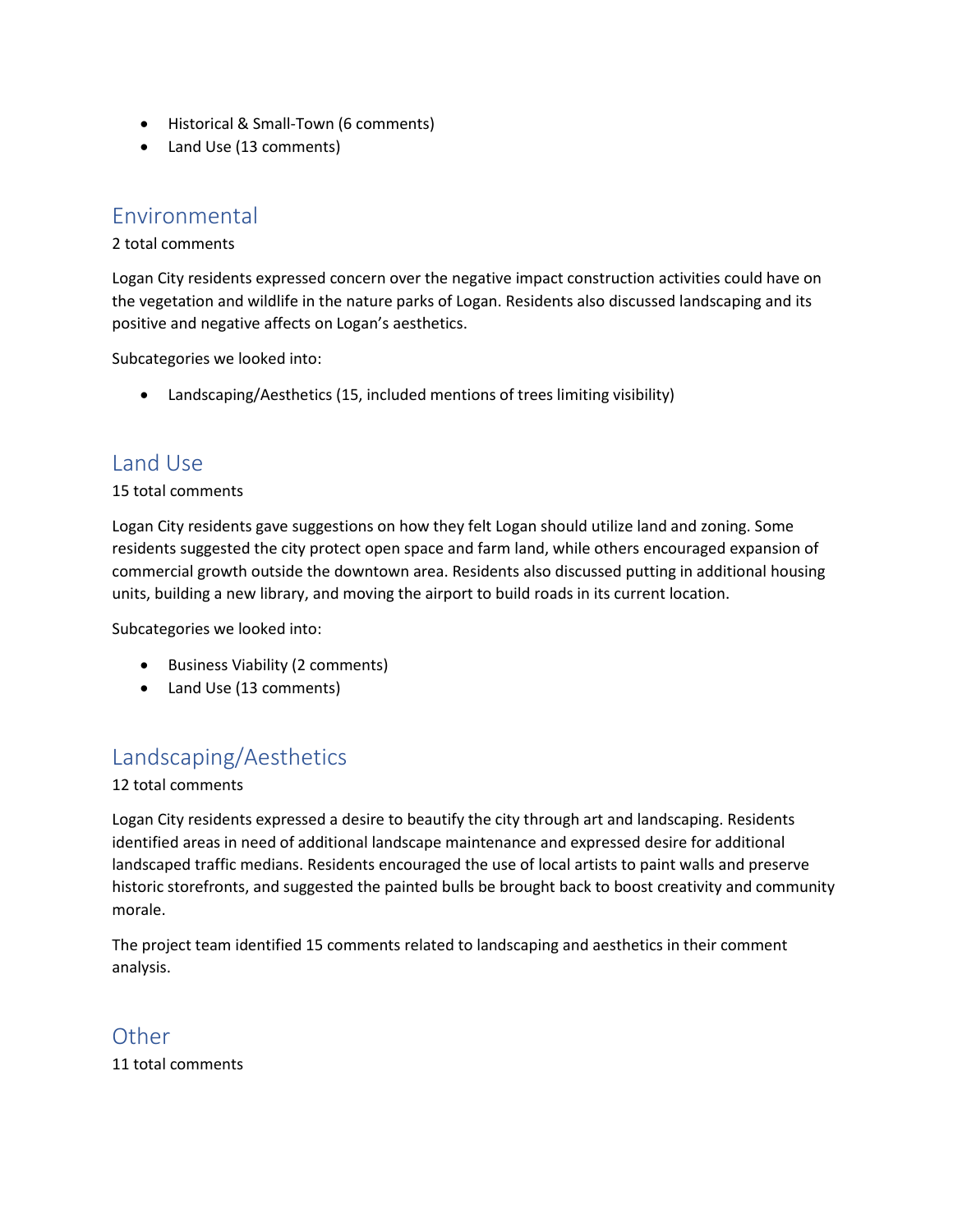Logan City residents selected the "other" category if they were unsure what topic their comment fit under or if the topic did not seem to fit in any of the other category options. The other section included comments of a wide variety that were further categorized by the project team after the public comment period ended. Resident comments in this category ranged from traffic control after Aggie games to building a zipline to restricting the usage of Jacobs Engine Brakes.

# Parking

### 2 total comments

Logan City residents expressed concerns that designated parking stalls cause the streets to feel narrow and create biking hazards. Residents suggest additional parking be installed in areas that do not cause streets to feel overcrowded.

The project team identified 8 additional comments related to landscaping and aesthetics in their comment analysis.

## Recreation

Recreation was not a classification option given to residents when submitting public comments. However, many residents discussed recreation in their comments. Residents suggested the city create additional walkways, sidewalks, and crosswalks to connect main roads to parks and trails for ease of access. Residents expressed desires for additional parks and identified land to use for recreation purposes.

Subcategories we looked into:

- Parks (8 comments)
- Trails (53 comments)

# Safety

### 150 total comments

Logan City residents selected the "safety" category if they felt their topic was related to safety concerns. Many residents selected the safety category to discuss pedestrian safety improvements and additions of traffic signs and signals.

Subcategories we looked into related to the safety category:

- Crosswalk (11 comments)
- Sidewalk (21 comments)
- Pedestrian Signal & Safety (43 comments)
- Road Restructuring & Fixes (29)
- Traffic & Speed (90)
- Traffic Signals, Lights, and Stop Signs (70)